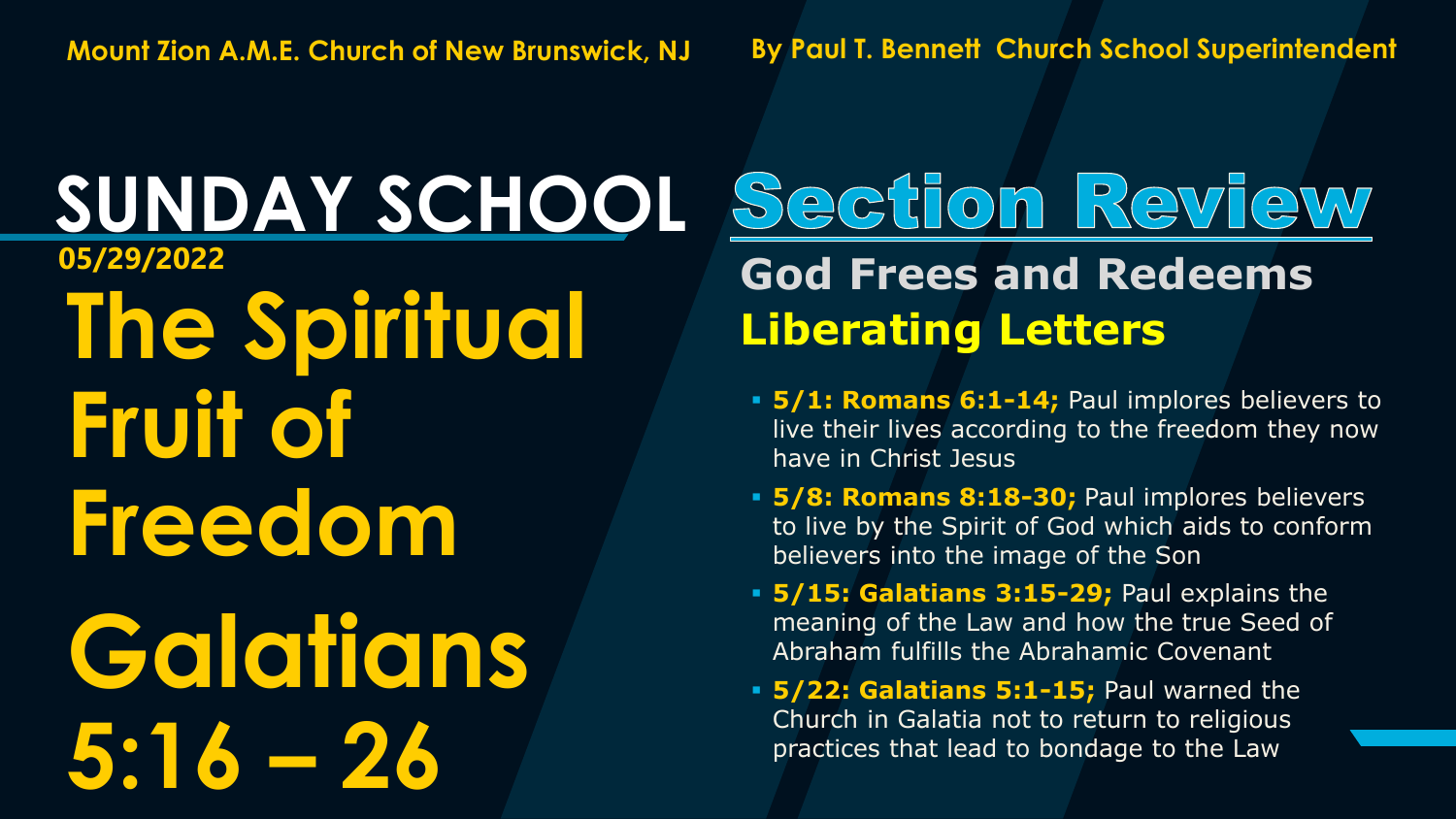# **Background**

- The Bible makes it clear that everyone receives the Holy Spirit the moment he or she believes in Jesus Christ (Romans 8:9; 1 Corinthians 12:13; Ephesians 1:13-14).
- Although all Believers have the Spirit, we still struggle as Paul did in against our flesh – it doesn't leave us (Romans 7:14-25)
- In today's lesson, Paul helps us to understand how we can know what is controlling us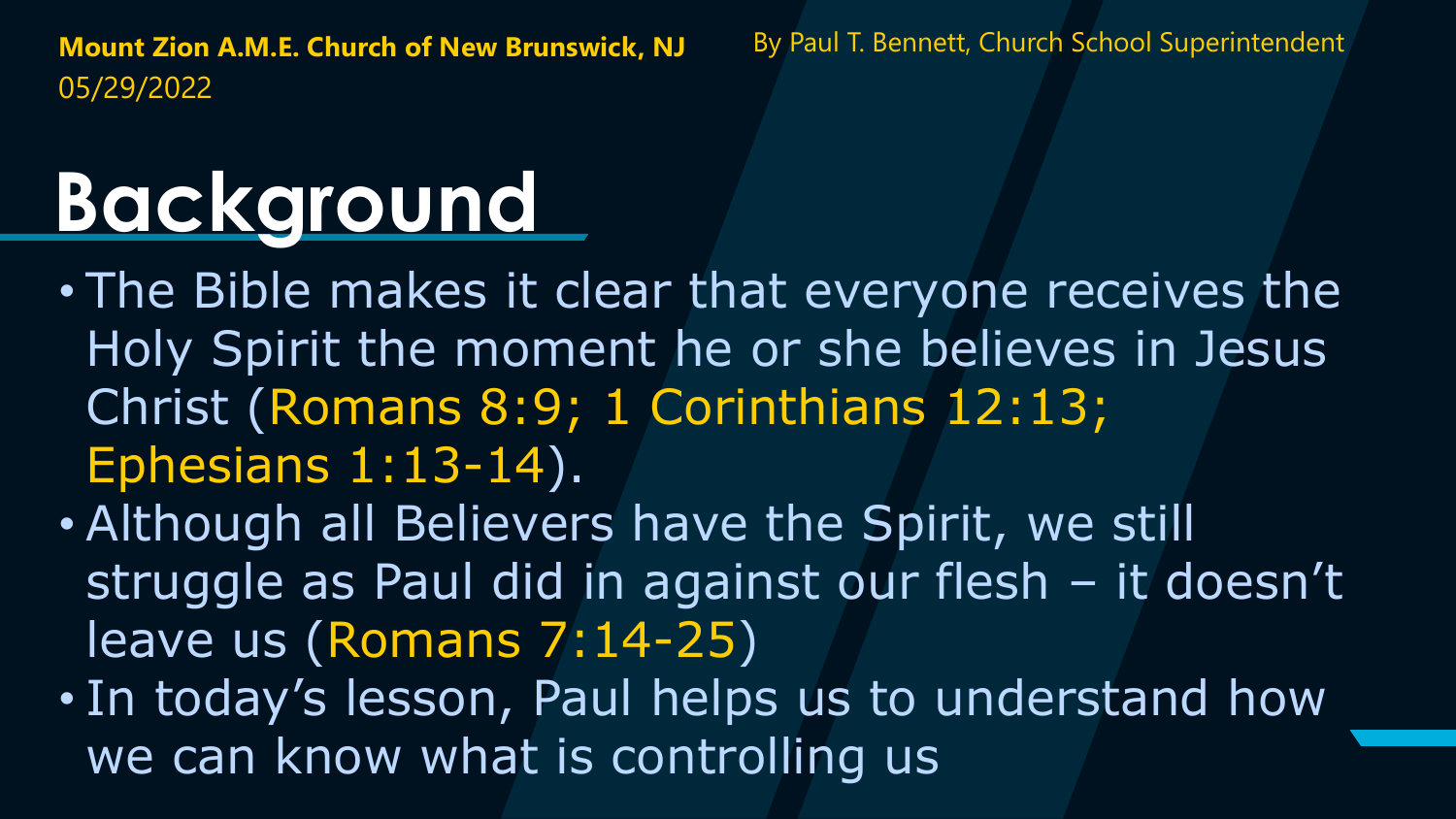## **Lesson Text**

**Walking in the Spirit**

## **GALATIANS 5:16 – 18 (NKJV)**



<sup>16</sup> I say then: Walk in the Spirit, and you shall not fulfill the lust of the flesh. <sup>17</sup> For the flesh lusts against the Spirit, and the Spirit against the flesh; and these are contrary to one another, so that you do not do the things that you wish. <sup>18</sup> But if you are led by the Spirit, you are not under the law.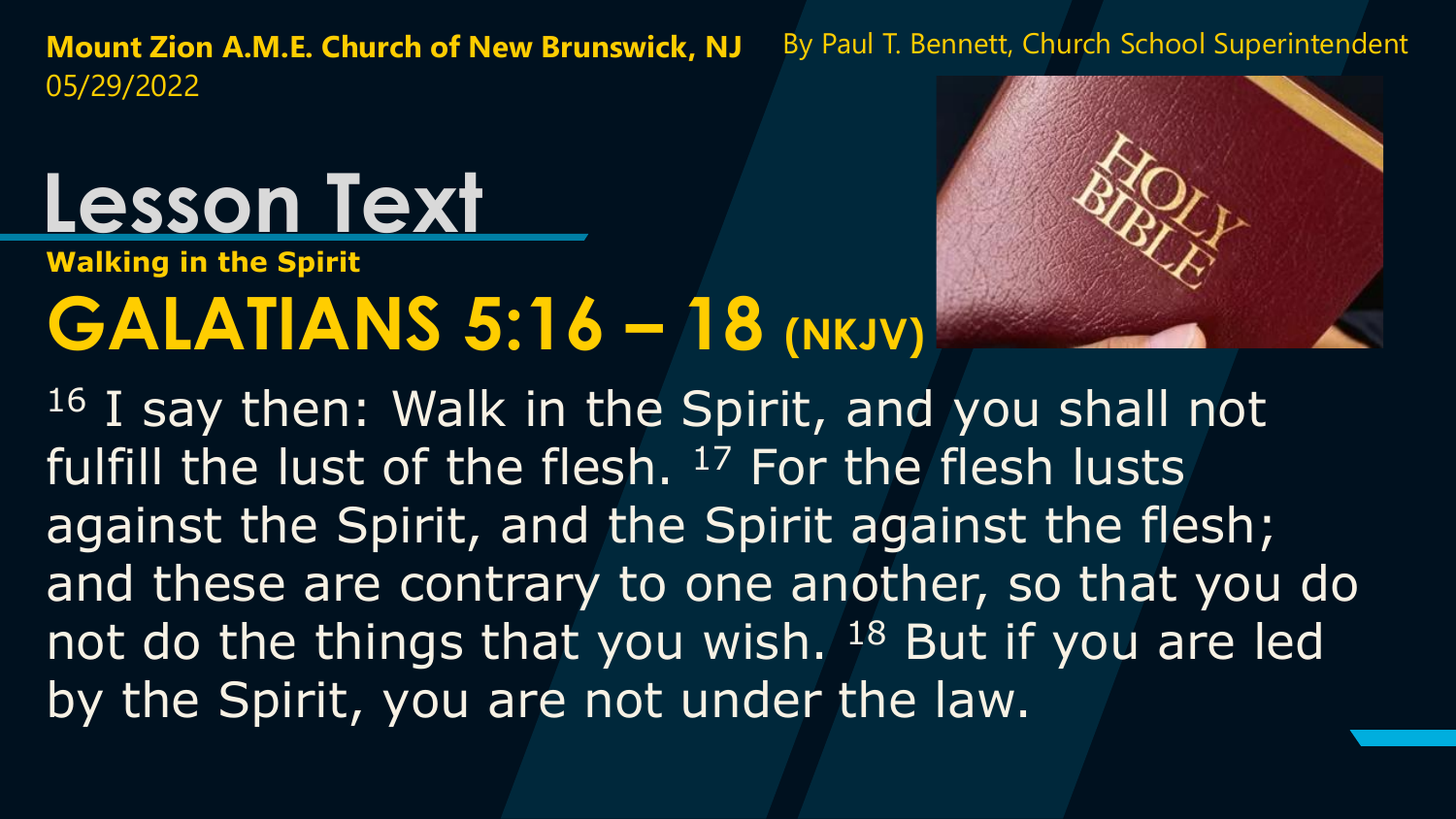# **Lesson Text**

**Walking in the Spirit**

### **GALATIANS 5:19 – 21 (NKJV)**



19 Now the works of the flesh are evident, which are: [a]adultery, [b]fornication, uncleanness, lewdness, 20 idolatry, sorcery, hatred, contentions, jealousies, outbursts of wrath, selfish ambitions, dissensions, heresies, <sup>21</sup> envy, [c]murders, drunkenness, revelries, and the like; of which I tell you beforehand, just as I also told you in time past, that those who practice such things will not inherit the kingdom of God.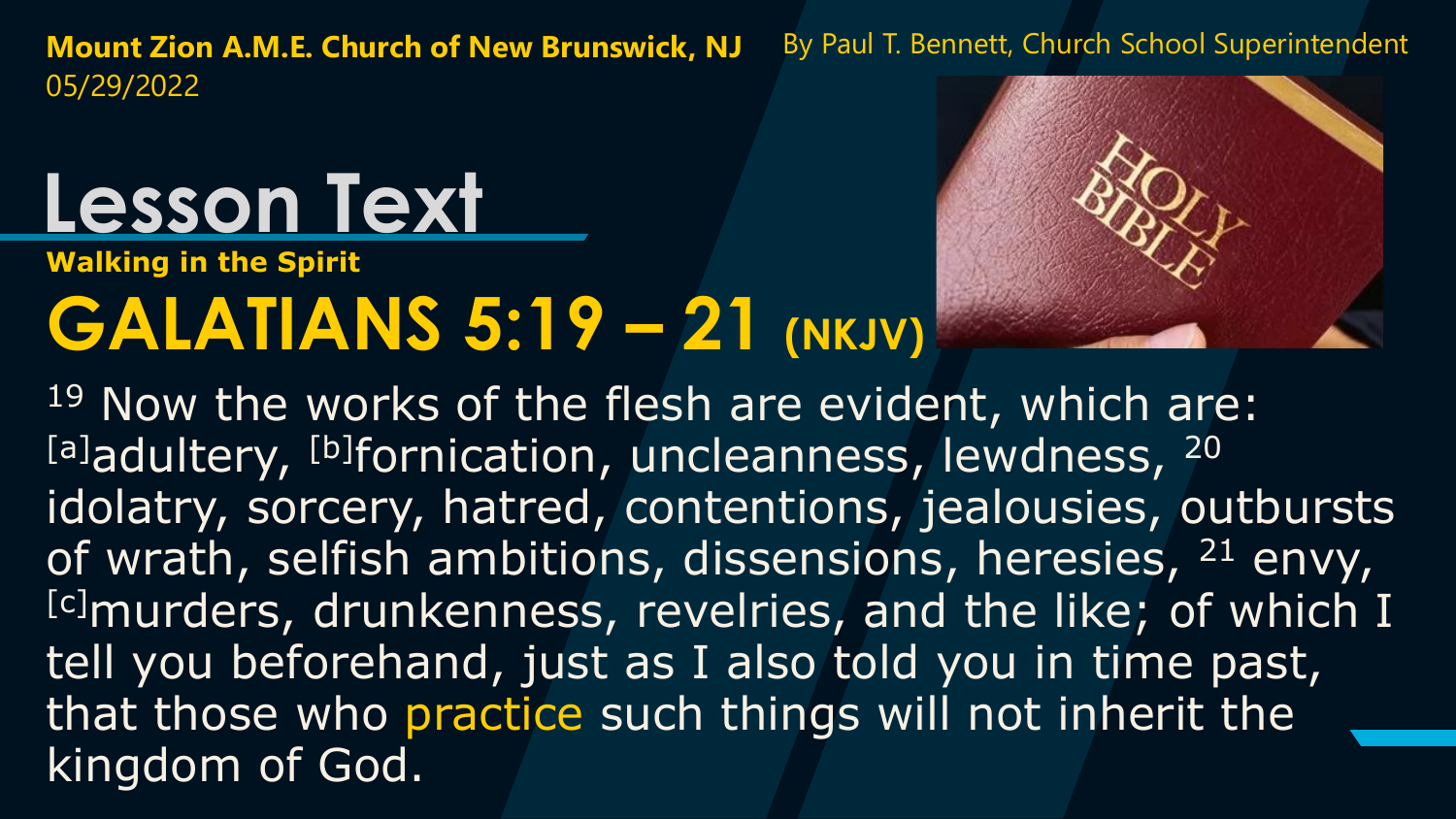**Mount Zion A.M.E. Church of New Brunswick, NJ** By Paul T. Bennett, Church School Superintendent 05/29/2022

#### **Commentary: Practice in the Flesh**

- **Sin** any thought or action that goes against God, whether by commission or omission, whether intentional or unintentional
	- E.g. unknowingly getting drunk
- **Transgression** intentional sin, knowing it's wrong, but doing it anyway regardless of the consequences
	- E.g. knowingly getting drunk
- **Iniquity** transgression that has become lifestyle to such a degree you do not know anything else or can no longer have self-control
	- E.g. Alcoholism
- **Not every work of the flesh manifests itself in every person or to the same degree**

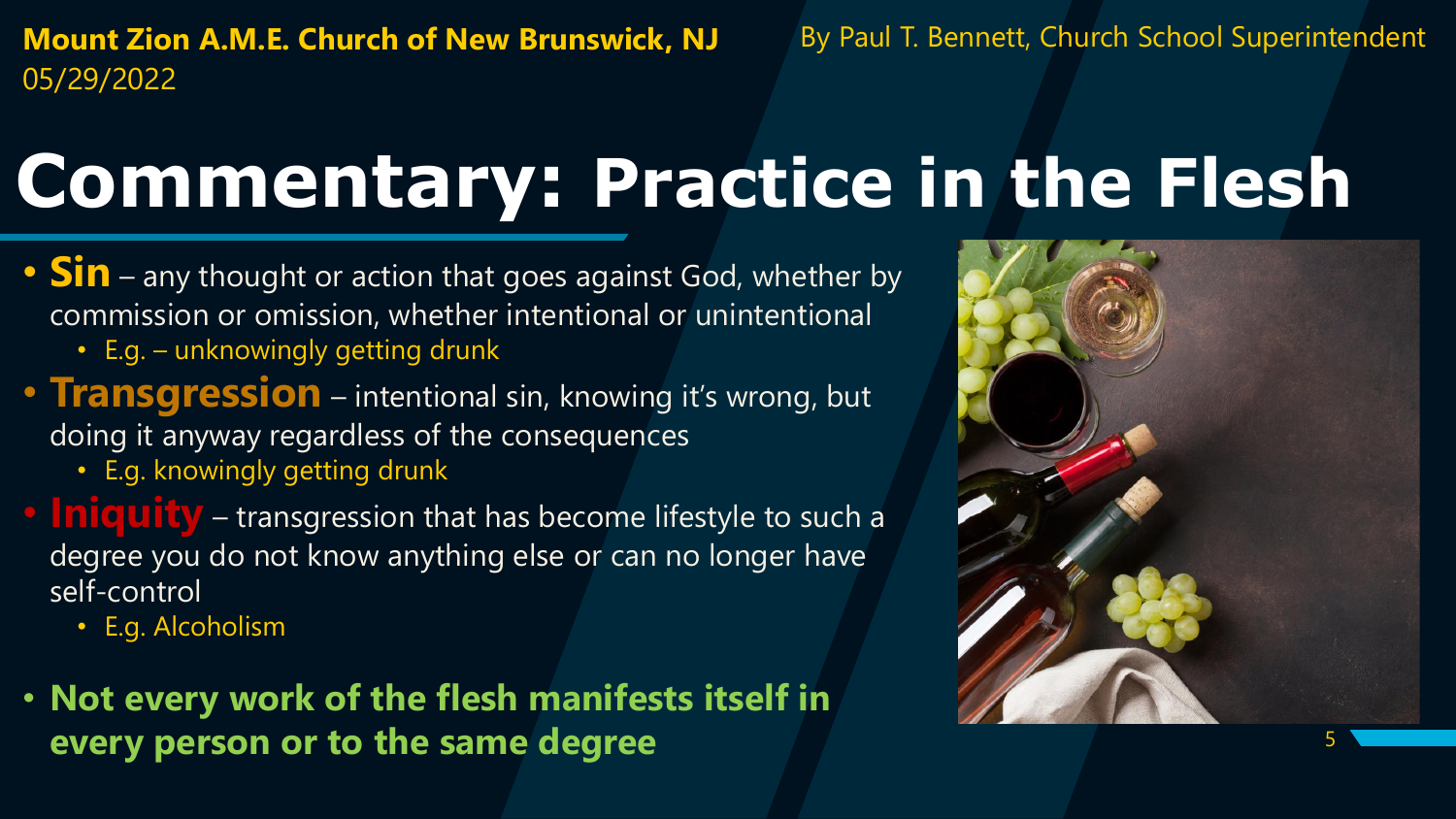# **Lesson Text**

**Walking in the Spirit**

### **GALATIANS 5:22 – 26 (NKJV)**



<sup>22</sup> But the fruit of the Spirit is love, joy, peace, longsuffering, kindness, goodness, faithfulness, 23 [d]gentleness, self-control. Against such there is no law. <sup>24</sup> And those who are Christ's have crucified the flesh with its passions and desires. <sup>25</sup> If we live in the Spirit, let us also walk in the Spirit. <sup>26</sup> Let us not become conceited, provoking one another, envying one another.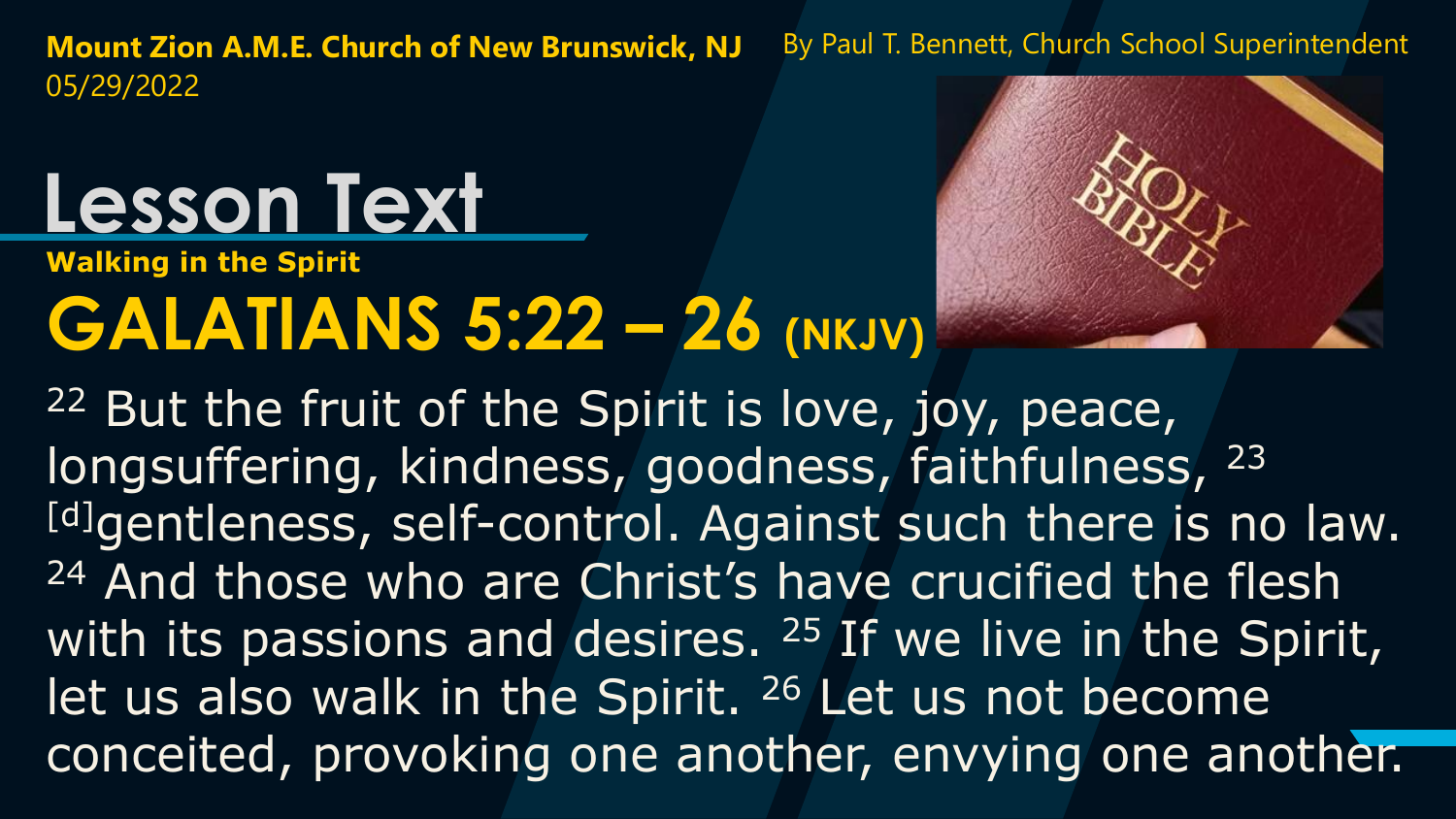## **Commentary: Exercise in the Spirit**

- As stated in the background, we receive the Spirit on conversion, but just having it does not actualize Him in our lives
- The Holy Spirit is not an artifact, but a person that must be engaged and worked with
- Just as in exercise or any endeavor, you work often by the sweat of your brow (Genesis 3:19) to receive the benefits of that exercise
- There is also no such thing as a single exercise. Growth is expected in ALL fruit of the Spirit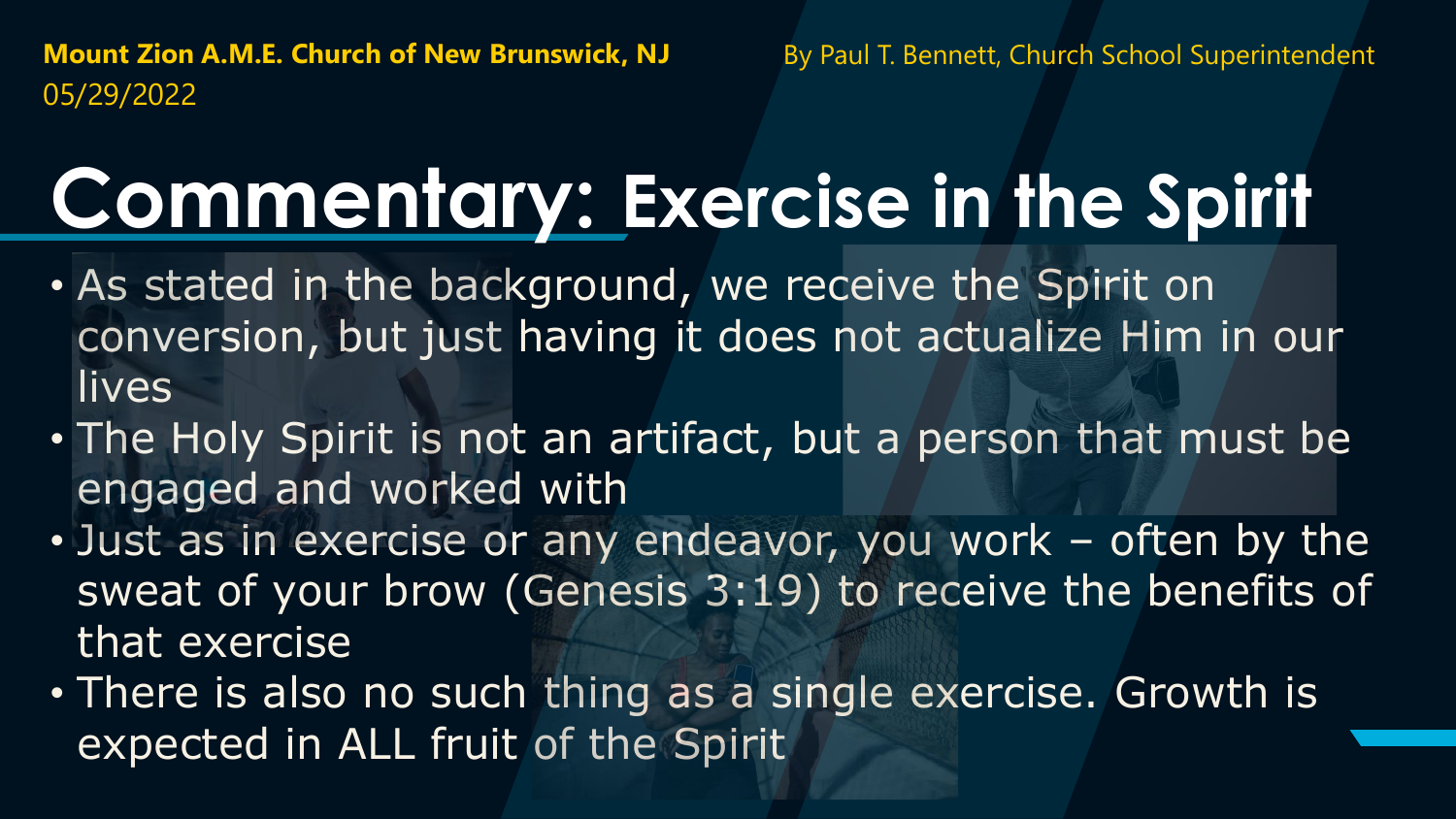#### **Scripture References**



*"Physical training is good, but training for godliness is much better, promising benefits in this life and in the life to come."*

## **1 Timothy 4:8 (NLT)**